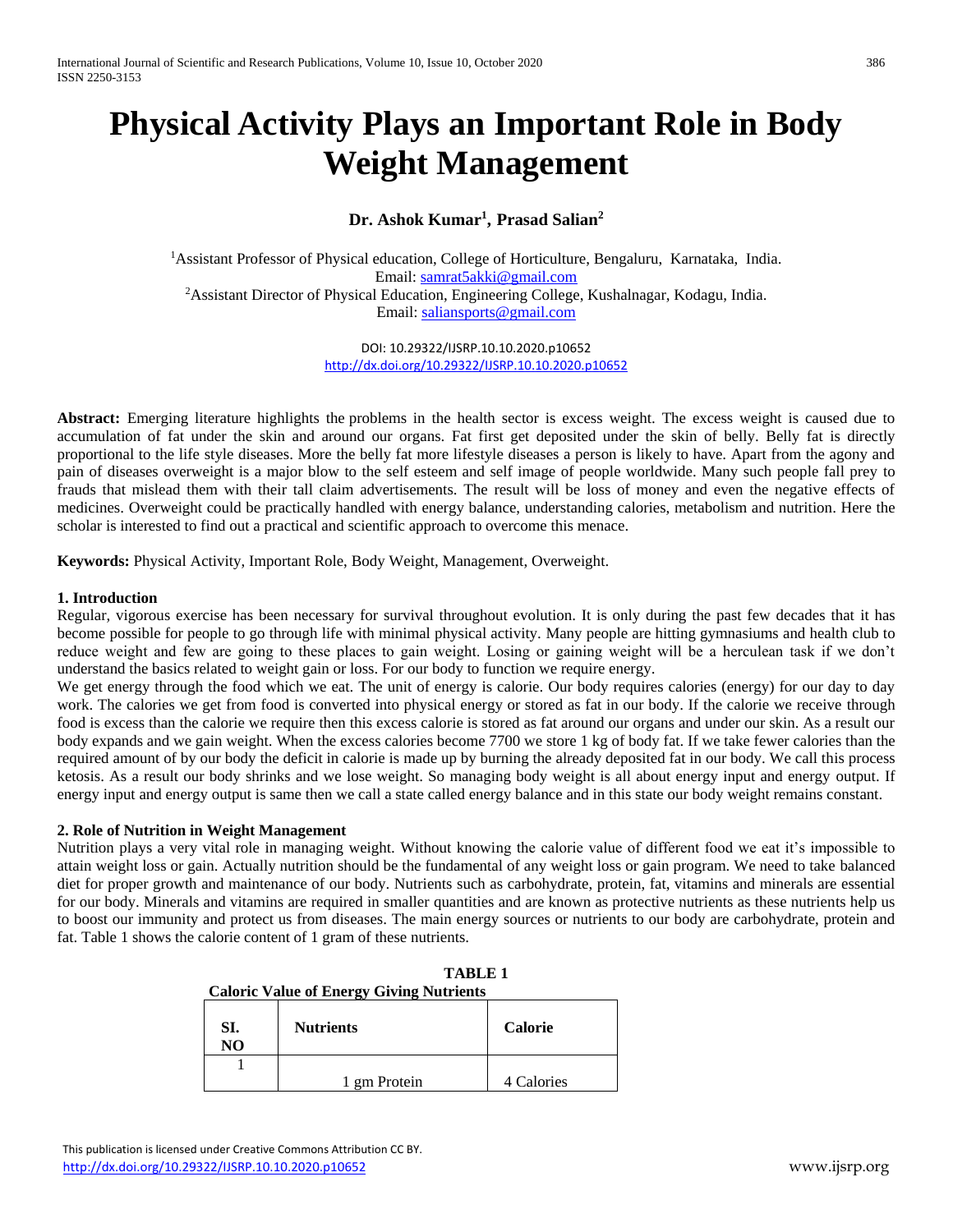| 1 gm Carbohydrate | 4 Calories |
|-------------------|------------|
|                   |            |
| 1 gm Fat          | 9 Calories |

# **Calorie Content of Food items on a Daily Basis.**

- Vegetables All vegetables (except potato) weighing 100 gm approximately gives 20 calories. 100 gm potato gives 100 calories.
- Fruits All fruits (except banana, mango and jackfruit) weighing 100 gm app. gives 50 calories. 100 gm banana, mango and jackfruit yields 100 calories.
- Grains 25 grams gives 100 calories, example a single chapatti weighs 35 gm out of which 10 gm will be water and remaining 25 gm is carbohydrate so 25x4=100 cal. 100 gm boiled rice is equals to 25 gm raw rice and hence gives 100 cal.
- Fried, sweets and bakery items All 100 gm will give you approx 500 to 600 calories.
- Oil or pure fat All oils are pure fat and 1 ml yields 9 calories so 100 ml gives you 900 calories.

The above table and statements makes us clear that the intake of raw vegetables and fruits should be more to get rid of excess fat. Grains also we should include but in moderate proportion. Oil and bakery should be out from everyone's list if they wish to lose weight. While making food choices make such a menu which appeals to your taste. Choosing food merely on the basis of calories will not be a practical and sustainable idea. Sooner or later one will drop out from these diet plans. Our diet should be such that it fulfills our desire, low on calories, contains all the nutrients, is accessible and keeps up the quality of our life.

## **3. Role of Physical Activity in Weight Management**

Physical activity or exercise also plays a vital role in weight reduction. Besides exercise is a must to all for many other beneficial reasons. Physical activity in the form of exercise and sports are many and one should choose an activity based on his /her interest, accessibility, age, gender, and fitness level. Doing physical activity in group works out for many of the people. Non adherence to physical activity is a grave matter of concern in this area. Lot of intrinsic motivation is required to make physical activity a part and parcel of one's life. Some of the common physical activities and the amount of calories it burns is given in table -2.

| S. No.           | <b>Activity</b>           | <b>Duration</b> | <b>Intensity</b> | <b>Calories</b><br><b>Burned</b> |
|------------------|---------------------------|-----------------|------------------|----------------------------------|
| $\mathbf{1}$     | Aerobics                  | 1 hour          | High impact      | 500                              |
| $\boldsymbol{2}$ | Body weight training      | 1 hour          | Vigorous         | 550                              |
| 3                | Climbing stairs           | 1 hour          | Fast             | 600                              |
| $\overline{4}$   | Cycling                   | 1 hour          | Moderate         | 500                              |
| $\overline{5}$   | Gardening                 | 1 hour          | Moderate         | 250                              |
| 6                | Jogging                   | 1 hour          | 10 min/km        | 400                              |
| $\overline{7}$   | Standing and moping       | 1 hour          | Moderate         | 250                              |
| 8                | Swimming                  | 1 hour          | Moderate         | 400                              |
| 9                | Walking                   | 1 hour          | 10 min/km        | 300                              |
| 10               | Washing clothes with hand | 1 hour          | Moderate         | 250                              |
| 11               | Weight lifting            | 1 hour          | Vigorous         | 350                              |

**TABLE 2 PHYSICAL ACTIVITIES – CALORIE EXPENDITURE**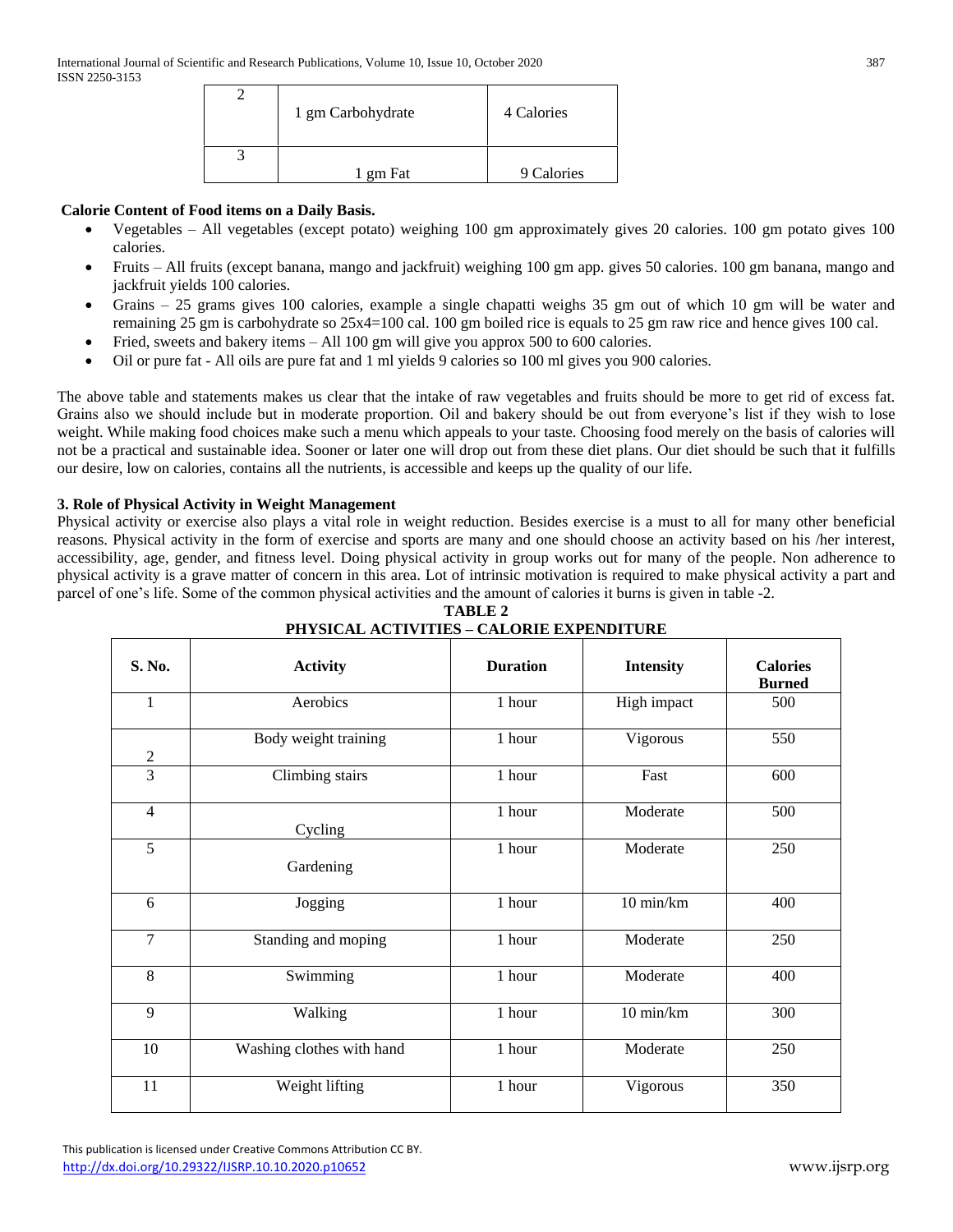#### **4. Calorie Intake**

How much food should we eat? What is the normal amount of calories required? These are some natural questions of enquiring minds. Food or calories required in a day is equivalent to the energy required in a day. We need energy for doing various types of work. The energy requirement is made up of two components.

The basal energy required for such vital functions as respiration, circulation and digestion etc. this energy is called BMR or basal metabolic rate. The basal metabolic rate is the energy used by an individual during physical, digestive and emotional rest.

The energy required for the actual physical activities of the individual. This component varies with different types of occupations. The basal requirements of calories can be calculated in relation to one's body weight. It has been found that a normal young adult expends basal energy at the rate of about 1 calorie every hour for each kilogram of body weight. If your weight is 70 kg then you require 1X24X70=1680 calories. Thus 1680 calories are your basal requirements of energy. If you do activity you will need another additional supply of energy. The additional calories required for various physical activities are given below.

| <b>Energy Demand</b>  |                                             |    |  |
|-----------------------|---------------------------------------------|----|--|
| <b>Activity</b>       | <b>Additional Calories/hour in addition</b> | to |  |
|                       | <b>BMR Calories required</b>                |    |  |
| Light Work            | 70                                          |    |  |
| Moderately Heavy Work | 100                                         |    |  |
| <b>Heavy Work</b>     | 200                                         |    |  |
| Very Heavy Work       | 300                                         |    |  |

**TABLE – 3 Energy Demand**

Minimum calories required for BMR and work in one day for a 70 kg person is -

- 1. Sleeping 8 hours + BMR (Whole day)=1680 calories
- 2. Light work for about 8 hours (college and at home) 8x70=560
- 3. Moderately heavy work for about 8 hours 8x100=800
	- Total  $=$  3040 calories.

It is clear from the above example that sedentary work requires much less calories than for moderately heavy work.

If this person (70 kg) net energy (Energy consumed – Energy expended) is more than 3040 calories excess calories will be deposited as fat and his weight will increase. If his net energy is less than 3040 calories he will burn more fat and weight loss will happen.

#### **5. Tips for Reducing Calories from Eating**

- Keeping Hydrated: Around 2 to 2.5 liters of water must be consumed in a day. If the person is involving in exercise he should compensate water loss through sweat above this level.
- Eating Raw Vegetables Vegetables like cabbage, carrot, cucumber, and tomatoes could be taken raw. Nutrients loss can be avoided if we eat raw vegetables. It also gives a fullness feeling.
- Eat more fruits fruits are dense in nutrients and low in calorie. It will help to subside hunger drive.
- Eat Complex Carbohydrate Eat chapatti or brown rice instead of white rice.
- Proper Chewing Chew all food for 32 times as it will extract the greatest possible amount of nutrients from your food and also decrease hunger drive as you feel fuller.
- Avoid Fried Items All bakery and fried items are high in calories and trans fat. Try to avoid it as far as possible.
- Track your Calorie intake through Mobile applications it will help to know the quantity of food and its caloric value.
- Never combine screen time with eating

#### **6. Yoga for weight loss**

Yoga improves mindfulness of your body and increases your ability to control your diet.

- It reduces stress, which controls poor eating habits.
- Improved self discipline which adhere yourself to physical activity and balanced diet.
- It makes the body especially back healthy promoting additional exercise.

# **7. Conclusion**

 This publication is licensed under Creative Commons Attribution CC BY. <http://dx.doi.org/10.29322/IJSRP.10.10.2020.p10652> www.ijsrp.org